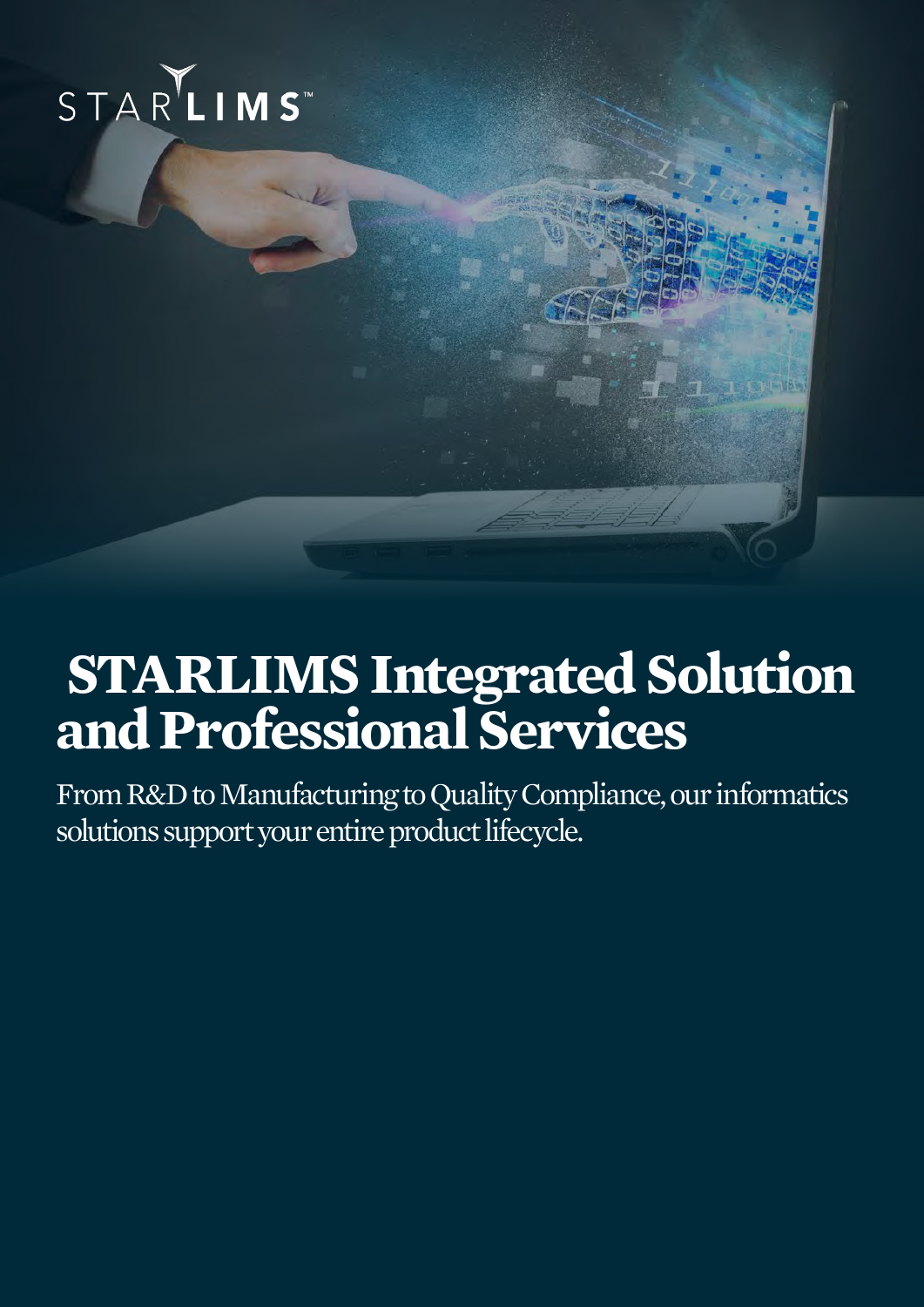# **INTEGR** SOLUTION **!!**

To compete successfully in today's crowded global marketplace, your business must offer top quality, safe products and services. But complying with industry regulations and staying competitive and sustainable means facing challenges. From the need to streamline processes to save costs, to pressures to reduce energy, water and resource use, every business expects to maximize efficiency and value from investments in hardware, software, raw materials and resources. And whatever your field, you need the assurance of process transparency, traceability and compliance across your whole organization.



### Fig. 1 - Optimize data management accessibility and integrity with our single platform

### It's a tall order. It's why we developed STARLIMS.

Your customers expect quality products, services and results. You should expect the same from your Laboratory Information Management System (LIMS). We developed STARLIMS informatics solutions to simplify the complexity of your entire product lifecycle management process. Easy-to-use and adaptable to your organization's needs, STARLIMS solutions support data management needs across your organization. With STARLIMS solutions your data is safe, accessible and insightful to support mission-critical decisions.

STARLIMS lets you seamlessly collect and collate, share and analyze data to drive development that will take your businesses to the next level. Our solutions offer opportunities to improve processes, identify bottlenecks and minimize delays, so that you can bring high quality and safe products to market faster.

**Whether you work in a single lab, operate multiple manufacturing plants, or share your sensitive data on research and development (R&D) with collaborators across the globe – your processes and data define your next directions.**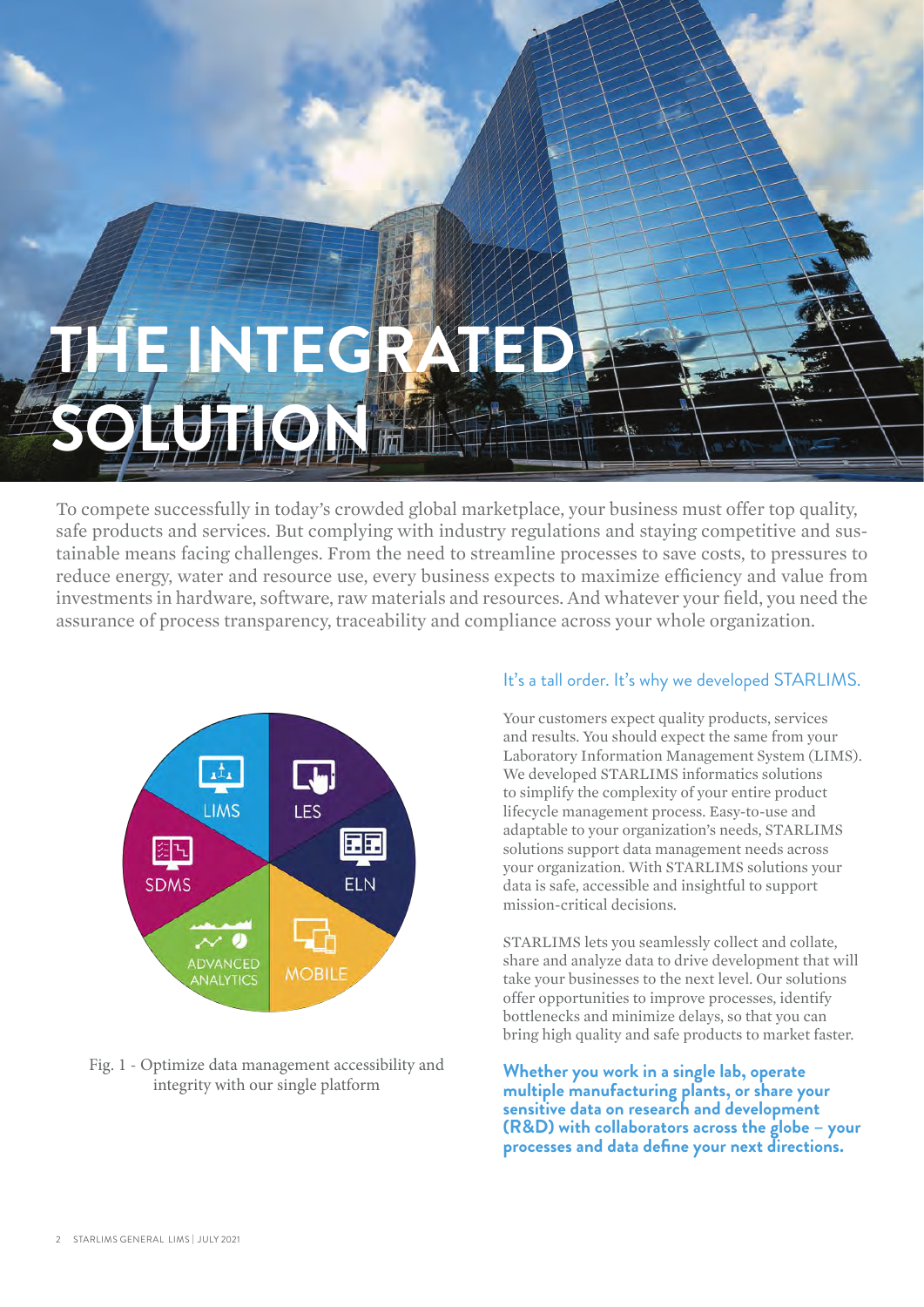STARLIMS offers the functionality to support operational excellence. Interface with your existing software systems, automate and standardize your procedures and workflows across your organization to meet regulatory requirements. From sample tracking and lab test scheduling, to results reporting and certificates, STARLIMS automates key data workflows and offers complete audit trails for your data, so you can ensure its integrity.

STARLIMS is also flexible and user friendly. Configure features easily to meet the needs of one or more sites. Set permissions to make sure that only qualified staff can authorize key processes or view and amend critical data. Do not lose a result, misplace a report, or forget to pass on important information.

**Maximize the knowledge, experience and innovation of all your people. STARLIMS reduces manual data tasks, errors and repetition so that your most valuable assets can get on with the job of making your business grow.** 

What STARLIMS will do for yo:

- Perform resource and test planning
- Consolidate product sample data and documentation
- Produce flexible reports as well as Certificates of Analysis (CoA) or General Certificates of Conformity (GCC) for product and/or samples that meet specifications
- Analyze trending, support testing standards and compliance efforts, e.g. International Conference of Harmonization (ICH), United States, Japanese, European Pharmacopeias

(USP, JP, EP) and others

• Support compliance with FDA 21 CFR Part 11, EMEA Annex 11, ISO 17025, ISO 9000, Good Manufacturing Practice (GMP), Consumer Product Safety Act (CPSA), and other regulatory requirements and best practices

What you can do with STARLIMS

- Manage your data by exception rather than reviewing results that are nominal
- Automatically flag and immediately compare results in real time against defined specifications for immediate response
- Fully trace your lots and your inventory using built-in features such as lot genealogy and chain of custody support improving regulatory compliance
- Manage and track auditable electronic records
- Derive an integrated picture of every laboratory resource taking part in a specific analysis (scientists, equipment and standard operating procedures)
- Manage your product development data
- Create your protocols, studies and have visibility on when and what needs to be pulled and tested
- Manage your product shelf life (Stability Management)
- Perform trend analysis and process control charts

### **ABOUT US**

At STARLIMS, our focus is not on who we are, but on what we do. And since 1987 we have worked continuously to ensure that our informatics solutions help our global customers respond to their day-to-day challenges and succeed in their markets.

#### **STARLIMS's collaboration with industry professional organizations, government regulatory bodies, and the International Organization for Standardization (ISO), ensure that our solutions meet quality standards.**

For more than 30 years STARLIMS has helped hundreds of laboratories and organizations around the world to increase cost savings and productivity, decrease turnaround times and fuel growth

### **These are the industries that we serve:**



STARLIMS GENERAL LIMS | JULY 2021 3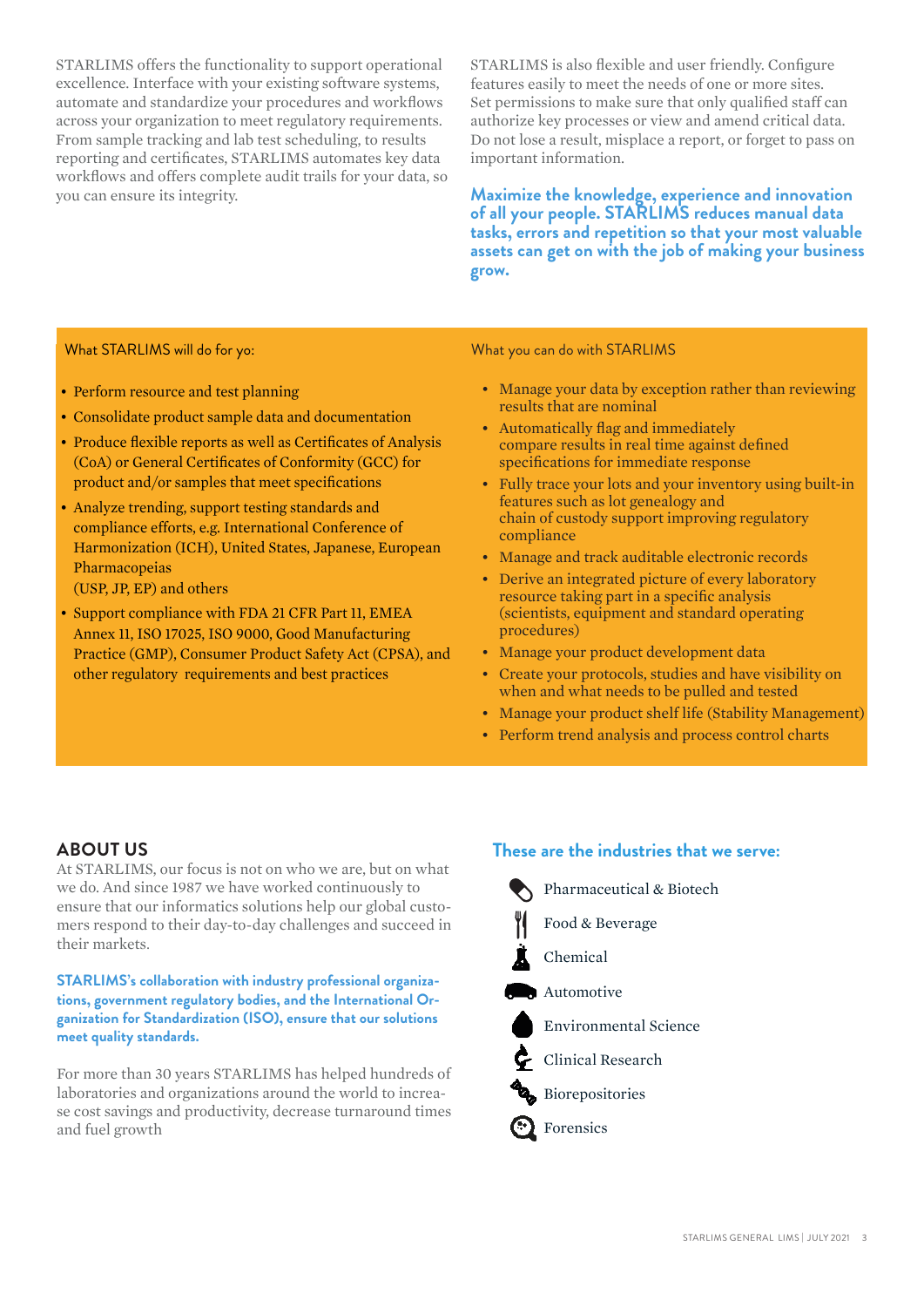### **SECURE, CONFIGURABLE, USER-FRIENDLY**

Our powerful LIMS sits at the center of the STARLIMS Integrated Solution. Integrate with our Laboratory Execution System (LES), Electronic Laboratory Notebook (ELN) or Scientific Data Management System (SDMS), and enrich your operations with advanced analytics and mobile features.

### **STARLIMS LABORATORY INFORMATION MANAGEMENT SYSTEM (LIMS)**

### **FAST DEPLOYMENT FOR YOUR INDUSTRY**

With preconfigured industry-specific features and capabilities, STARLIMS can get your LIMS solution up and running quickly.

### **COMPLETE LIFE CYCLE MANAGEMENT**

STARLIMS goes beyond data management. Our LIMS is a smart solution that improves quality and safety throughout the entire product lifecycle. From R&D to manufacturing and compliance, STARLIMS lets you configure workflows for a wide range of development projects and laboratory processes.

Designed by industry experts, STARLIMS is confgurable to match your workflows and standards, whether for research and development, quality assurance, quality control or testing and monitoring.

### **INSIGHT AND ANALYSIS**

STARLIMS provides valuable data and analysis insights at every stage in your processes. Powerful data visualization features and analytics tools empower you to make confident decisions.

### **VERSATILE LABORATORY INTEGRATION**

STARLIMS offers the versatility to meet the needs of different laboratories, without time consuming programming, custom coding or complex configurations. Interface STARLIMS with your measurement and analytical systems and take data straight from your instrumentation into the LIMS.

### **GET PRODUCTS TO MARKET FASTER WITHOUT COMPROMISING ON QUALITY OR SAFETY**

### **POWERFUL DECISION-MAKING TOOLS**

Oversee your lab workflows with intuitive dashboards. Search across multiple datasets quickly to understand and react to emerging trends or find ways to improve product quality, workflows and resource planning.

### **QUALITY AND SAFETY**

Built in audit trails, electronic signatures, and chain of custody simplify the quality control process by ensuring that SOPs and business rules are being followed. STARLIMS also helps you comply with the american Food and Drug Administration (FDA) and other regulations and policies. Our quality certifications include ISO 9001:2015 and ISO 13485:2016 accreditations.

### **LOGISTICS AND TRACEABILITY**

Leave day-to-day operations management to the LIMS. STARLIMS can help manage product inventory, storage capacity, analyst training and certifications. Our LIMS supports flexible order management, resource and test scheduling, equipment management, qualification and reporting and data analysis tools. And all this backed by comprehensive audit trails and electronic signatures.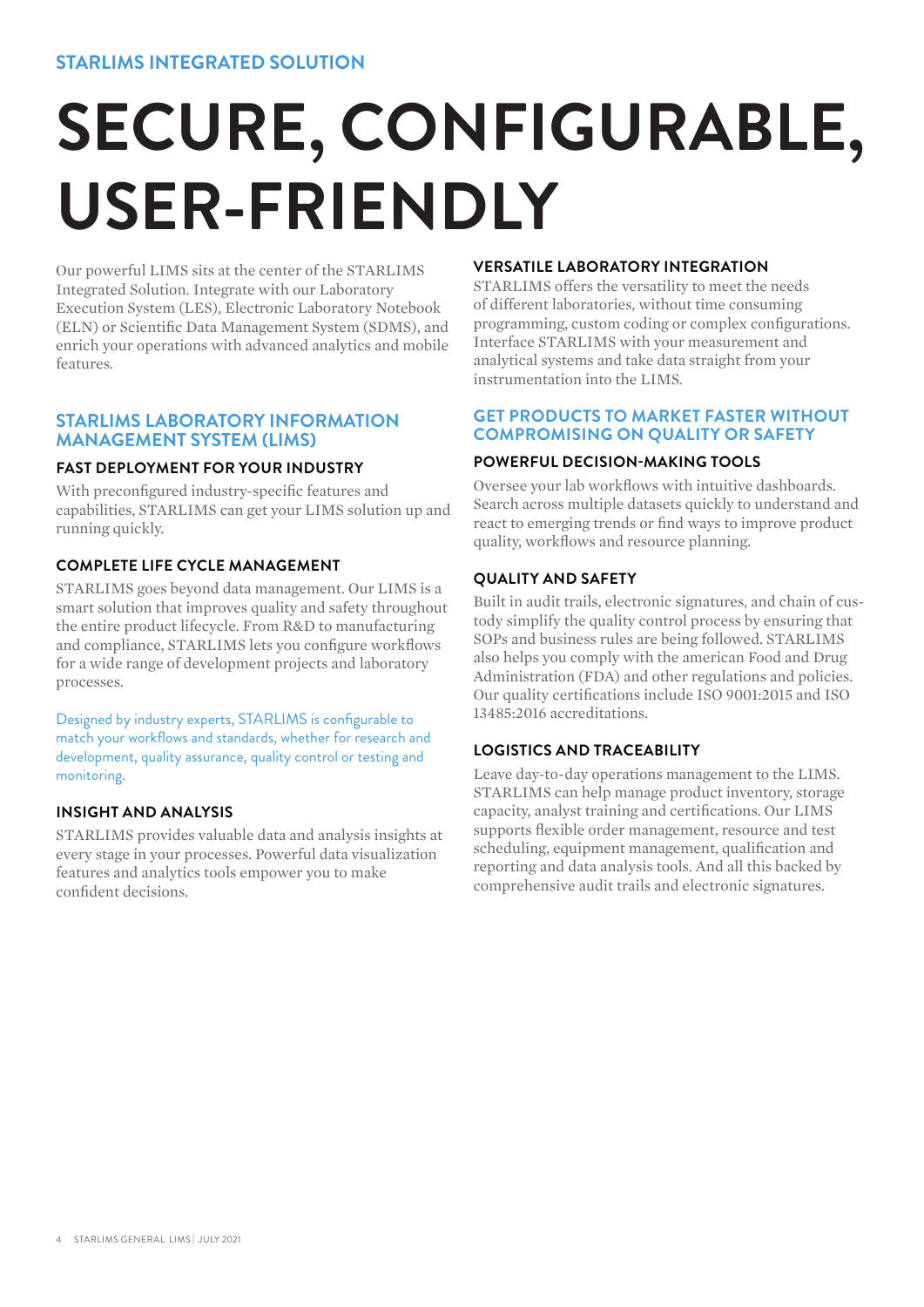Data sharing across systems is easy. STARLIMS can interface with enterprise systems, such as SAP, Empower, and Chromeleon, and with your internal business-specific software.

### **SEAMLESS UPDATES**

STARLIMS is a multi-tier solution with independent technology, data, and business layers. Updates can be made to one tier without interfering with the others. This reduces risks, lowers the cost of ownership, and simplifies validation needs.

#### **HTML5**

STARLIMS Integrated platform supports Google Chrome browser for the HTML5 compatible forms and IE browser for the traditional STARLIMS XFD compatible forms related to third-party integrations that are not still available in HTML5 format.

### **INTEROPERABILITY CONTROLLER REQUEST MANAGEMENT PORTAL**

Manage your customers' requests for testing. STARLIMS Quality Manufacturing solution provides a single point for collaboration and exchange of information such as results and Certificate of Analysis (CoA). The Request Management Portal allows your customers to create and submit test requests directly to a Contract Lab (internal STARLIMS users) – submit material tests, approve, reject and request more information. Our Request Portal allows customers to track the progress of their requests at all times.

### **SAP S4/HANA INTERFACE**

We have certified STARLIMS Quality Manufacturing Solution with SAP S4/HANA. The STARLIMS interface with SAP S4/HANA is an extension of our existing interface with SAP QM-IDI and ESS. The interface allows the mapping and exchange of information between the two solutions.



Fig. 2 - STARLIMS-support along your workflow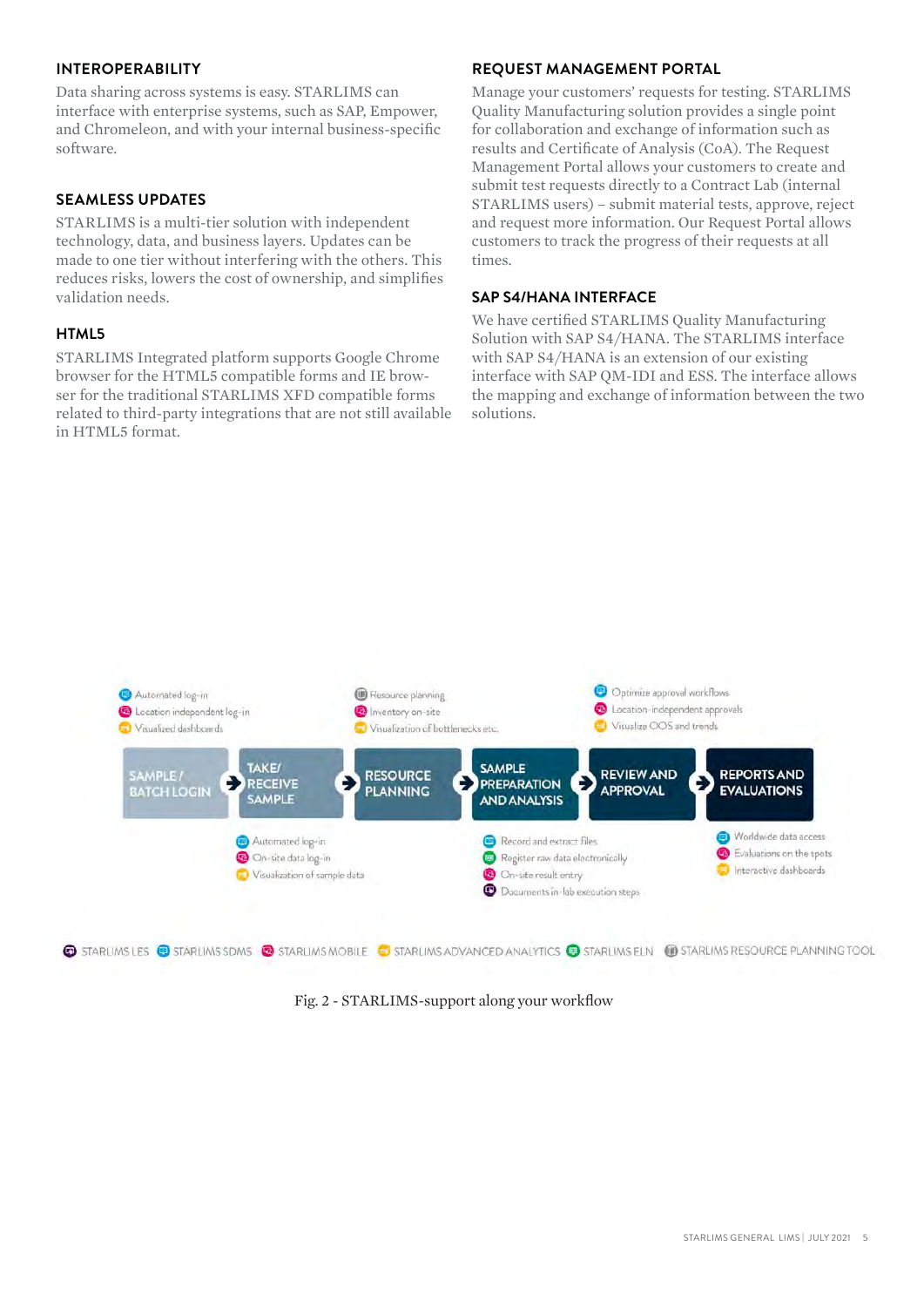## **LES**

Easily document important method execution steps at the moment they are performed (in-lab execution). STARLIMS Laboratory Execution System (LES) helps to ensure Standard Operating Procedures are being followed, avoiding transcription errors and paper-based inefficiencies.

### **EFFICIENT, ACCURATE AND COMPLIANT IN-LAB EXECUTION**

Laboratory processes are nowadays still often documented on paper. Even in laboratories that have implemented software solutions like a LIMS, this sometimes happens because the software cannot be conveniently accessed on touchscreen devices that can easily be operated by the lab technicians without disrupting their daily routines.

With the STARLIMS LES (Laboratory Execution System), lab users can easily document their work at the moment they are executed (in-lab execution). This helps to ensure Standard Operating Procedures (SOP) compliance, improves efficiency, prevents transcription errors, and can make some otherwise required peer-review steps in GxP regulated environments unnecessary.

### **EASY ADOPTION BY LAB PERSONNEL**

With an intuitive, touch-screen user interface, lab technicians training is simplified, and they can rapidly start using the solution.

### **PAPERLESS LAB APPROACH**

STARLIMS LES can support organizations working towards a paperless lab approach, minimizing transcription errors and paper-based inefficiencies.

### **SUPPORTS DATA INTEGRITY**

With STARLIMS LES, the required validation checks can be performed: data integrity is supported by ensuring that only the right equipment (within maintenance), lab personnel (certified individuals) and materials (within expiration) are being used.



Fig. 3 - LES module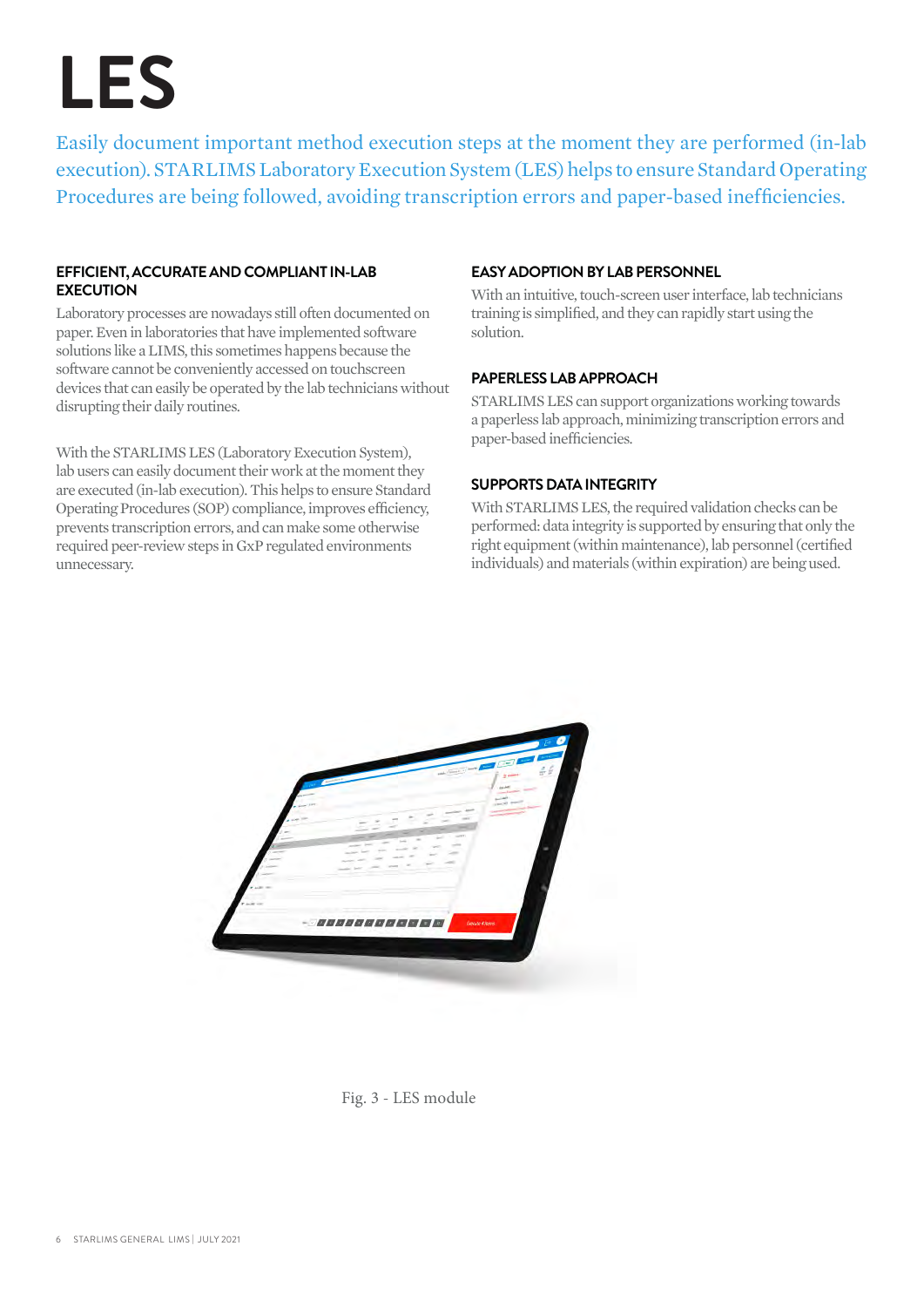## **ELN**

STARLIMS Scientific Data Management System (SDMS) will change the way you manage and process data across your organization. Acting as a central repository for scientific data, SDMS seamlessly integrates with the complete STARLIMS Integrated Solution, so you can access all your laboratory data from a web browser, virtually wherever you are in the world.

### **REPETITION, AND PROMOTE REGULATORY COMPLIANCE INCREASE EFFICIENCY, REDUCE ERROR RATES AND**

STARLIMS ELN enables full traceability and features electronic signatures, so you can maintain compliance and adhere to record retention policies across your organization. Make it easy for everyone in your lab to use the same methods, adhere to SOPs and recording and reporting requirements, so you can compare results and experiments and get maximum value from your data. Our ELN features method execution instructions alongside data entry screens to ensure consistency and reproducibility, and reduce the need for unnecessary duplication or repetition. The easy-to-use interface is similar to standard Microsoft Excel spreadsheets.

Configure STARLIMS ELN to run verification checks at the end of each workflow stage, so you can be confident that your results and analyses can be relied on to drive critical decision making.

- Use your lab's existing templates and formulas.
- Record structured or unstructured data and attach files, annotations, diagrams, charts and tables.
- Interface with simple and complex analytical and measurement instruments to capture results directly.
- Check for missing, erroneous or out of specification data.
- Automatically route data entry, approval and release data to relevant departments or individuals.



Fig. 4 - ELN module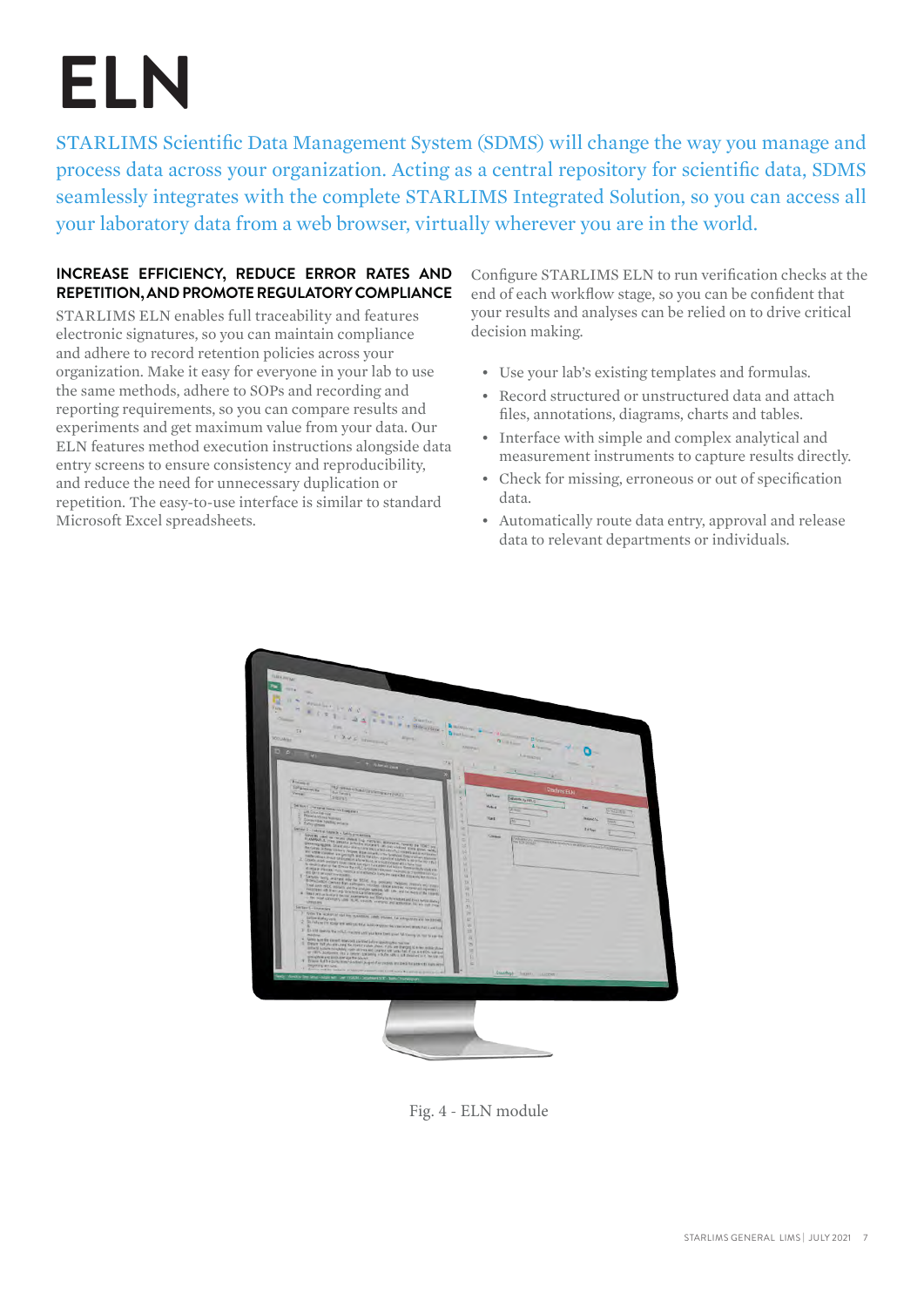# **SDMS**

STARLIMS Scientific Data Management System (SDMS) will change the way you manage and process data across your organization. Acting as a central repository for scientific data, SDMS seamlessly integrates with the complete STARLIMS Integrated Solution, so you can access all your laboratory data from a web browser, virtually wherever you are in the world.

### **KEEPING IT TOGETHER**

Easy to set up and confgure, STARLIMS SDMS makes it easy and safe to organize, review and share information across a business, either locally or globally. With all your data stored within SDMS, you can be sure not to misplace or lose those important results or reports.

- Manage a wide variety of documents and data fles, from written documents and reports to raw instrument data.
- Pull in unstructured data from measurement or analytical devices.
- Use powerful search capabilities to locate any record instantly, whenever and wherever you need it. Search by keyword, metadata, and free text to fnd fles and results, wherever they are.
- Back up and store raw data indefnitely.

### **FAR MORE THAN JUST A REPOSITORY**

Interface STARLIMS SDMS with your equipment to acquire analytical results automatically and reduce manual data entry and errors.

Make the most of unstructured data. SDMS features parsing and recognition capabilities that can transform unstructured fle types into searchable data, with keywords, graphs and data tables.

### **AUTOMATE FILE PROCESSING AND APPROVALS**

The SDMS Grabber automatically picks up and processes new files from designated locations so nothing gets left behind. Save time by creating approval processes for standard operating procedures (SOPs), test methods and other document types efficiently and with full traceability, without relying on potentially fallible paper trails. Set the system to initiate file approval workflows and data will be routed automatically to the right places and people, without delay.

### **REGULATORY COMPLIANCE WITH ADDED VALUE**

SDMS supports 21 CFR Part 11, encompassing:

- Record creation
- Audit trails
- Electronic signatures
- Data security
- Data storage in original format

Add value and cut complexity, handling errors and delays by personalizing the system to comply with your in house rules and practices for data and document approval, retention and archiving.



Fig. 5 - SDMS overview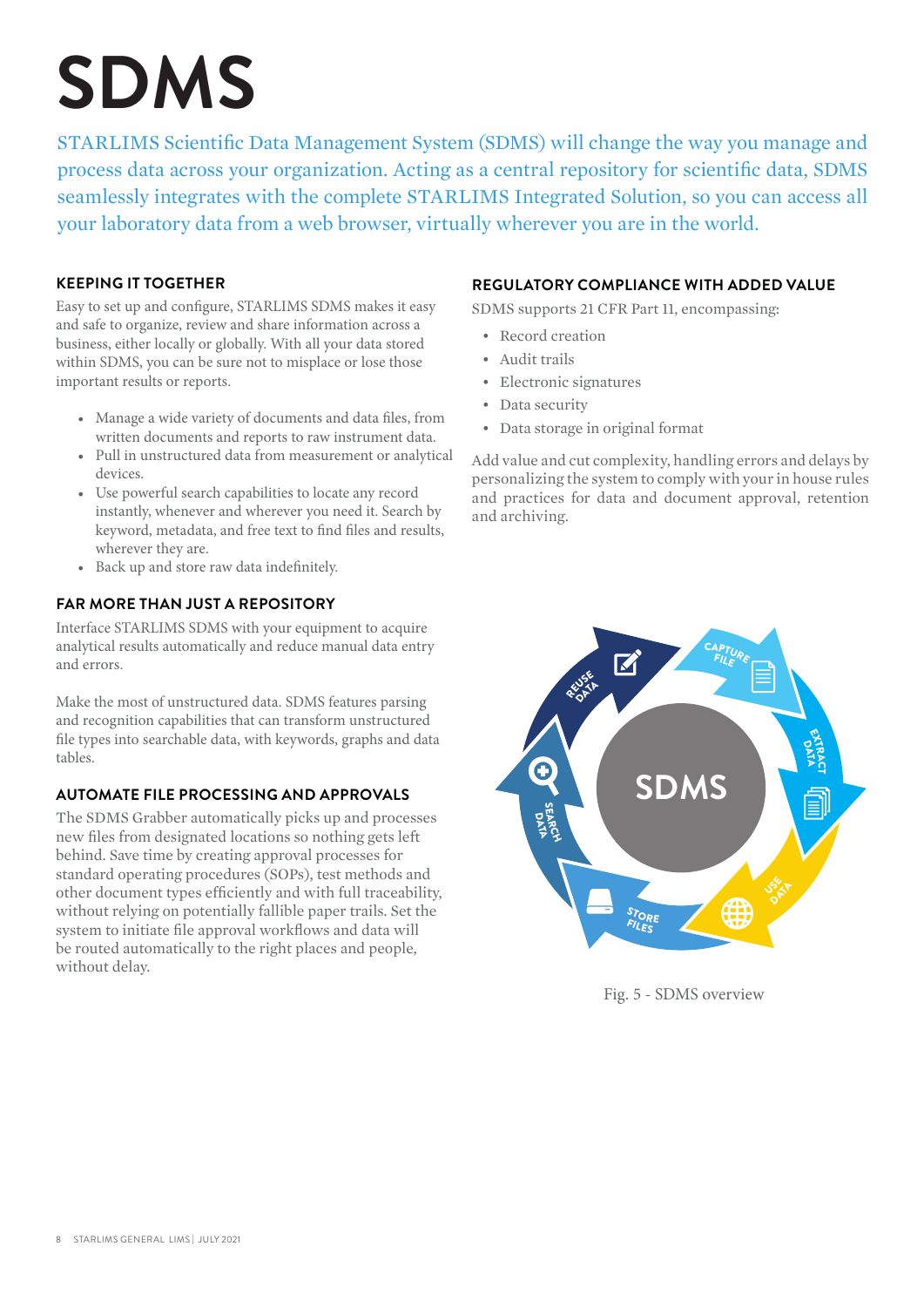### **ADVANCED ANALYTICS**

Transform your data into actionable insights. STARLIMS Advanced Analytics solution makes it easy to analyze all laboratory data according to your criteria, so you can improve efficiency, increase productivity, and lower costs.

Advanced Analytics lets you map out your laboratory processes, find bottlenecks and improve laboratory operation across the board. Use the intuitive predictive analysis tools to drill into your data and identify trends and patterns, so that you can make better business decisions, faster.

Create personalized dashboards and colorful visualizations so that you can view and assess your lab operations from a fresh perspective, highlight issues and act proactively. Follow trends over weeks, months or longer to identify patterns.

With Advanced Analytics you can quickly and effectively:

- Answer questions for root cause analysis
- View lab visualizations on smartphones and tablets
- Track performance indicators
- Identify bottlenecks and other causes of performance issues
- Build a business case for new resources
- Recognize new opportunities for improvements
- Follow progress as a result of remedial activity

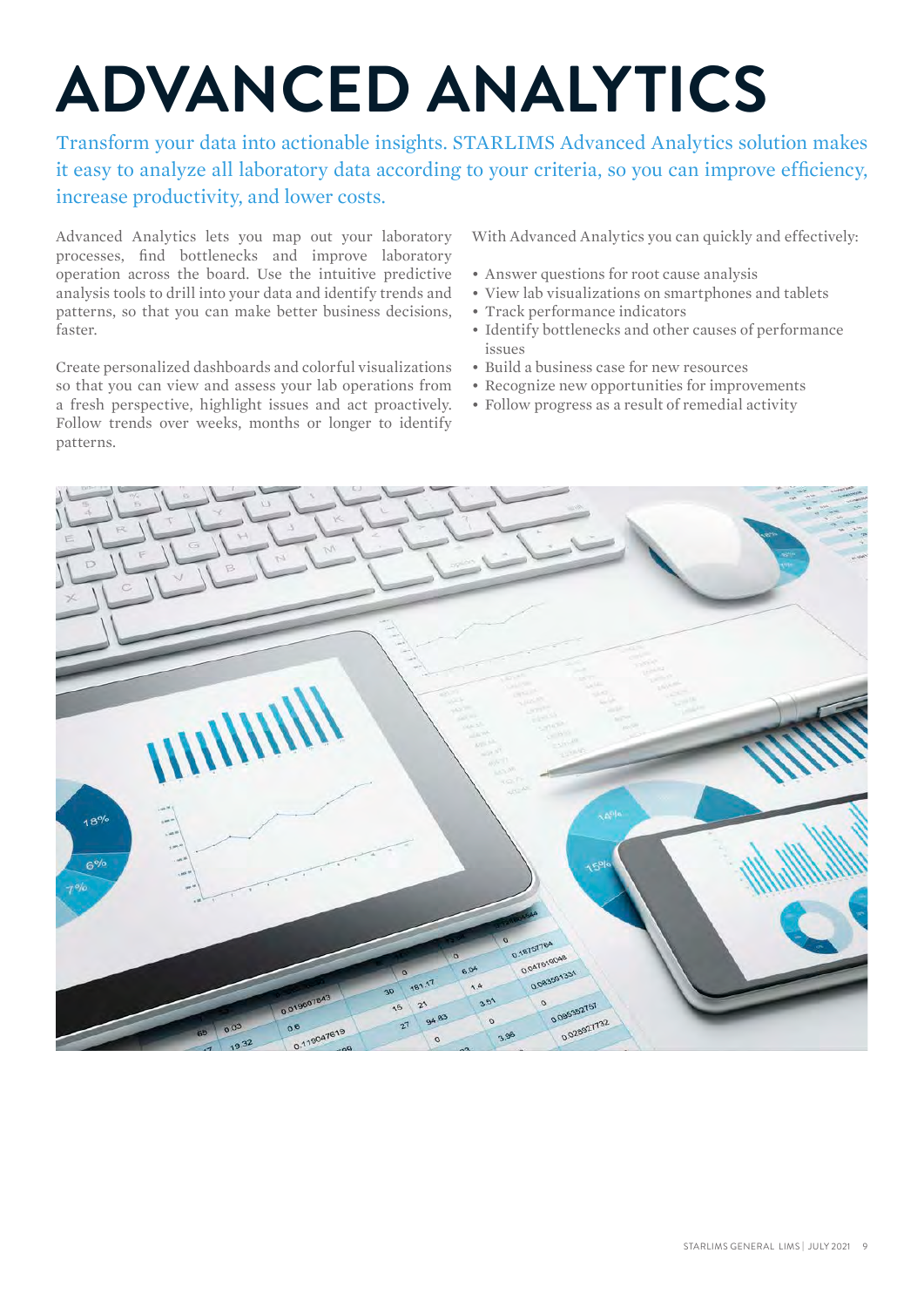### **MOBILE**

STARLIMS Mobile Solution lets you stay connected and access all your laboratory data on the move, see and authorize results, workflows and reports, and keep up-to-date with laboratory activities, all in real time. Mobile Apps can also be used in offline situation and synced back when network connection is restored

### **STAY CONNECTED, KEEP TRACK, REDUCE DELAYS, INCREASE PRODUCTIVITY**

With STARLIMS Mobile managers have key information at their fingertips when they are away from the lab, so they can make key decisions without delay. Field scientists can enter sample data directly into STARLIMS through their mobiles and tablets at the point of collection, and add GPS data, photos and notes. Lab technicians can use tablets at the workbench to access their samples and enter data when there is no desktop nearby. Warehouse staff can use the barcode scanning function to identify, track and update inventory.

### **EASY-TO-USE AND DESIGNED FOR TABLET AND SMARTPHONE SCREENS, THE STARLIMS MOBILE APP GIVES YOU KEY STARLIMS DESKTOP FEATURES, IN A TRULY PORTABLE PACKAGE**

STARLIMS Mobile offers user-friendly, off-the-shelf templates to get you started without delay. Alternatively, use the HTML5 and Mobile Designer and inbuilt STARLIMS coding features to create custom apps for your organization, for both iOS and Android devices, from the same platform. Deploy your iOS and Android solutions through the STARLIMS Mobile app on the Apple or Google Play app stores.





### **LES, ELN, SDMS, Advanced Analytics and Mobile are all key components of STARLIMS Integrated Solution.**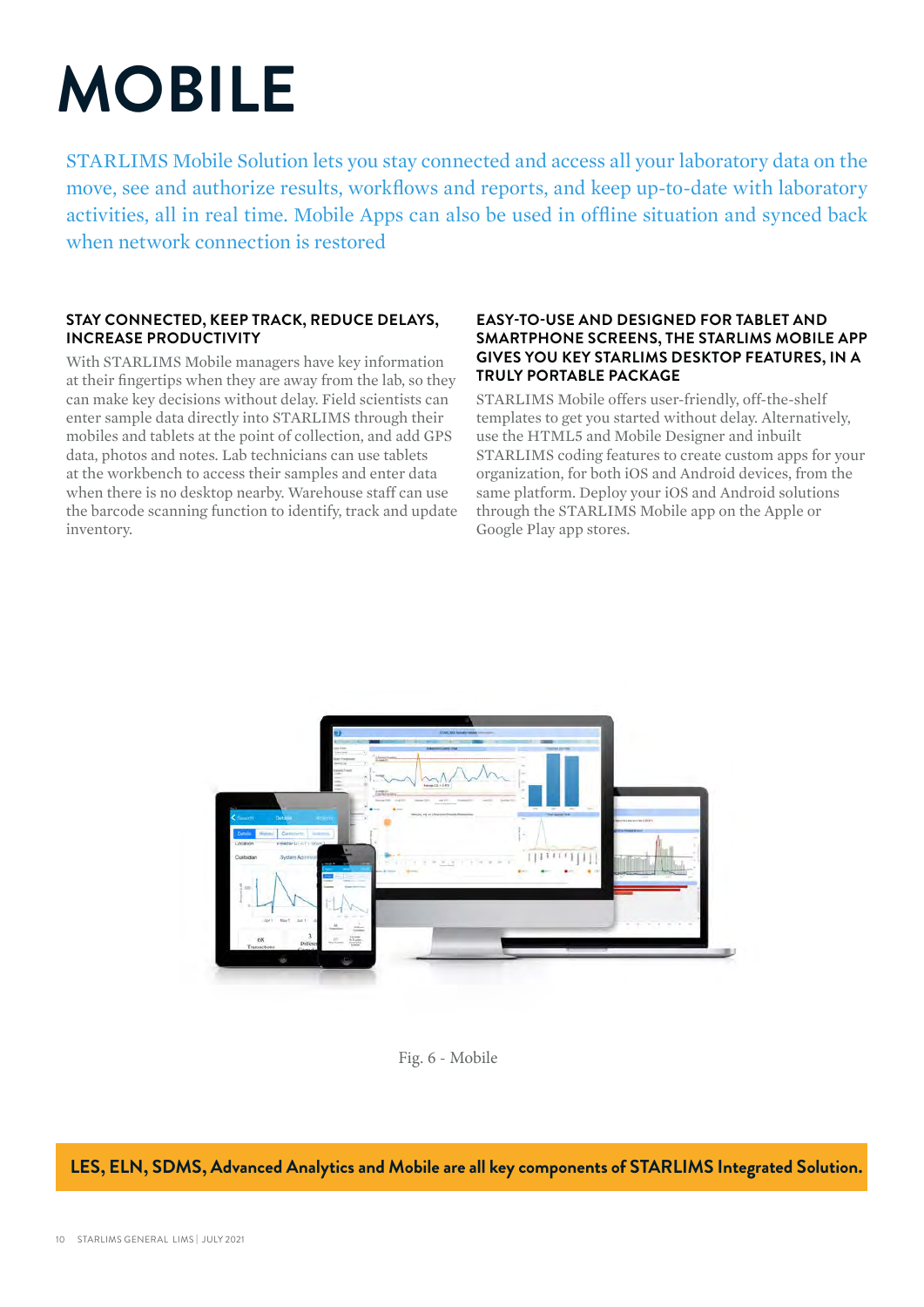### **PROFESSIONAL SERVICES**

We're not just an informatics provider, we're your long-term partner. As an extension of your lab organization, our dedicated team will make sure that your LIMS solution not only meets your lab goals of today, but also supports your lab's future needs.

### **EXCEED YOUR LAB'S GOALS WITH A DEDICATED PARTNER**

Every customer is assigned a team of STARLIMS consultants with capabilities in project management, business systems analysis, technical design, quality assurance, and much more. No matter the size, requirements, or industry that your lab operates in, our Professional Services team will configure a LIMS solution to fit your lab's needs.

### **A POWERFUL FRAMEWORK FOR THE FUTURE**

From reducing costs, ensuring quality, or enabling a paperless lab, our Professional Services team will tailor a solution that supports your lab's goals today and for years to come. Built on the powerful .NET framework, our solutions enable your lab to upgrade to new versions or integrate other technologies and instruments as needed. Mobile, Advanced Analytics, and Cloud Services capabilities ensure that your LIMS streamlines productivity and efficiencies with the up-to-date technologies.

### **WORLD-CLASS INDUSTRY DOMAIN EXPERTISE**

Our team members have an average of 20+ years of prior experience or operational expertise in various domains. This specialized knowledge helps us determine the optimal system configurations for your lab and meet distinct, industry-specific standards and software regulations.

### **PROVEN IMPLEMENTATION METHODOLOGY**

Our thorough and proven implementation methodology helps ensure that your software implementation happens on time and on budget, with no surprises. Throughout the process, our Professional Services teams will act as a true extension of your lab to ensure a successful implementation.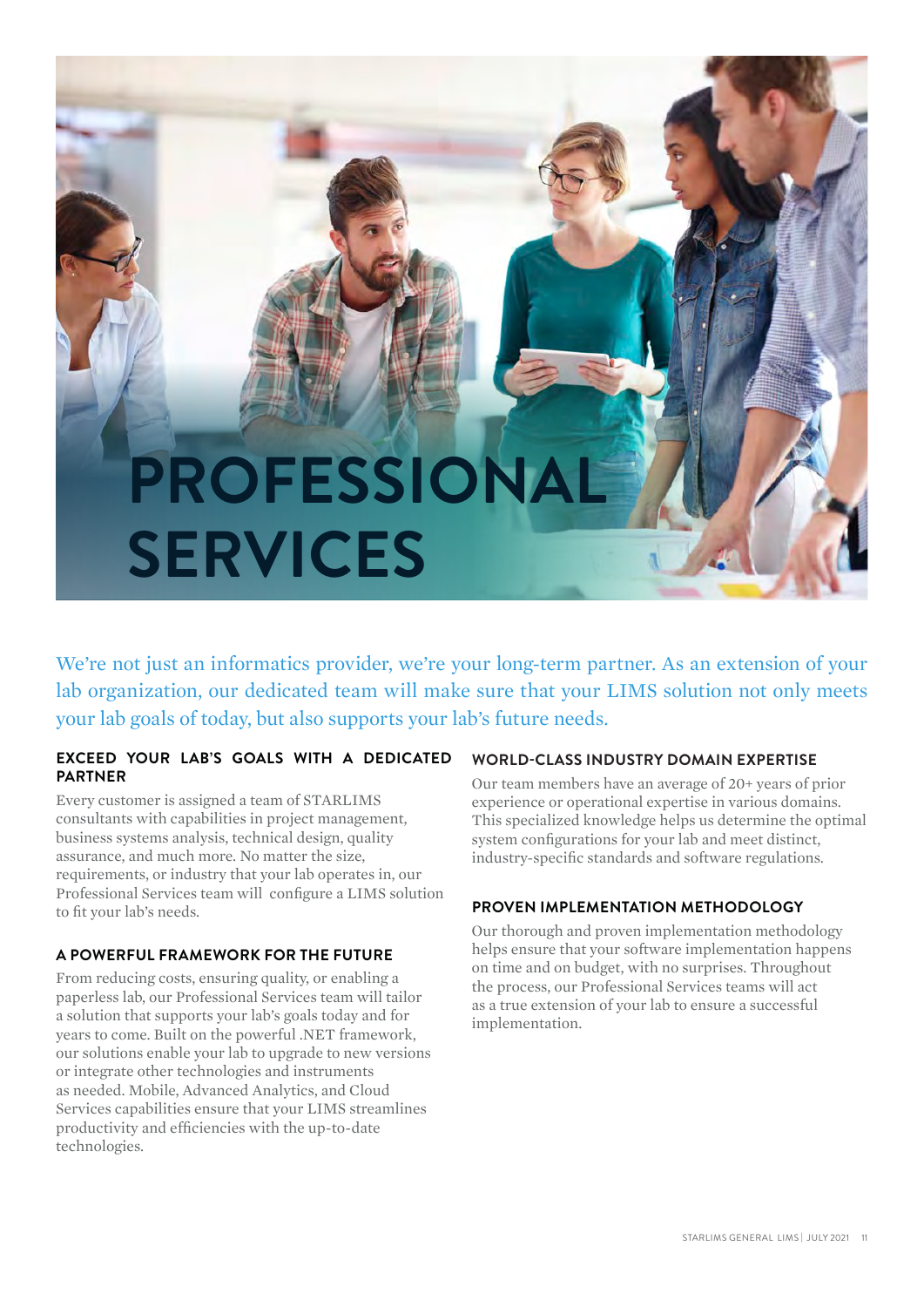### **Validation & deployment** Our approach consists of the following:

#### **Discovery & requirements definition**

We get to know your business from the inside out. First, we'll learn about your goals and business needs. An application training will ensure that your team fully understands STARLIMS out-of-the-box solution.

- A gap analysis and review of your lab workflow and equipment integrations will help us identify areas of improvement and opportunity.
- And finally, alongside your IT infrastructure team and other lab stakeholders, we'll work together to define software requirements and plan for a successful data migration (migration strategy, data source analysis, migration design, implementation and testing, revisions and maintenance).

#### **System installation, configuration & quality assurance**

- Using the project plan as a roadmap, our software engineers configure and implement the solution, collaborating closely with your team throughout the process.
- Our development goes through comprehensive quality assurance testing to ensure that your solution is of highest quality.
- Transparency and effective communication is key during this time, so we'll constantly share the project's progress, preview features, and make adjustments as needed.
- Hands-on training will ensure that your team fully understands how to operate and maintain the system for future enhancements.

- Once the solution is installed and tested, we can assist you through validation processes for industry standards before deployment.
- We will be on-site at your facility during deployment to ensure that the rollout of your solution happens smoothly and efficiently.

### **Training & support**

- After your solution has deployed, we'll still be here to help answer your day-to-day questions, provide ongoing technical support, and plan for your future needs.
- We offer multiple in-person training sessions in four of our global offices, in addition to online training. Our comprehensive training offerings will ensure that your team is armed with the skills needed to get the most out of your LIMS solution.

#### **Adheres to the following standards & memberships**

- GAMP5
- ISO 9001
- PMBOK 2000
- $\bullet$  HL7
- ITIL v3
- ASTM International
- Project Management Institute
- American Society for Quality
- International Society for Pharmaceutical Engineering

Our success is your success. We are committed to building long-term relationships with every customer and focused on delivering customer satisfaction and quality results. We are passionate about what we do, and we believe in your lab's work, in whatever environment you are in.



Fig. 7: Professional Services Process - Overview